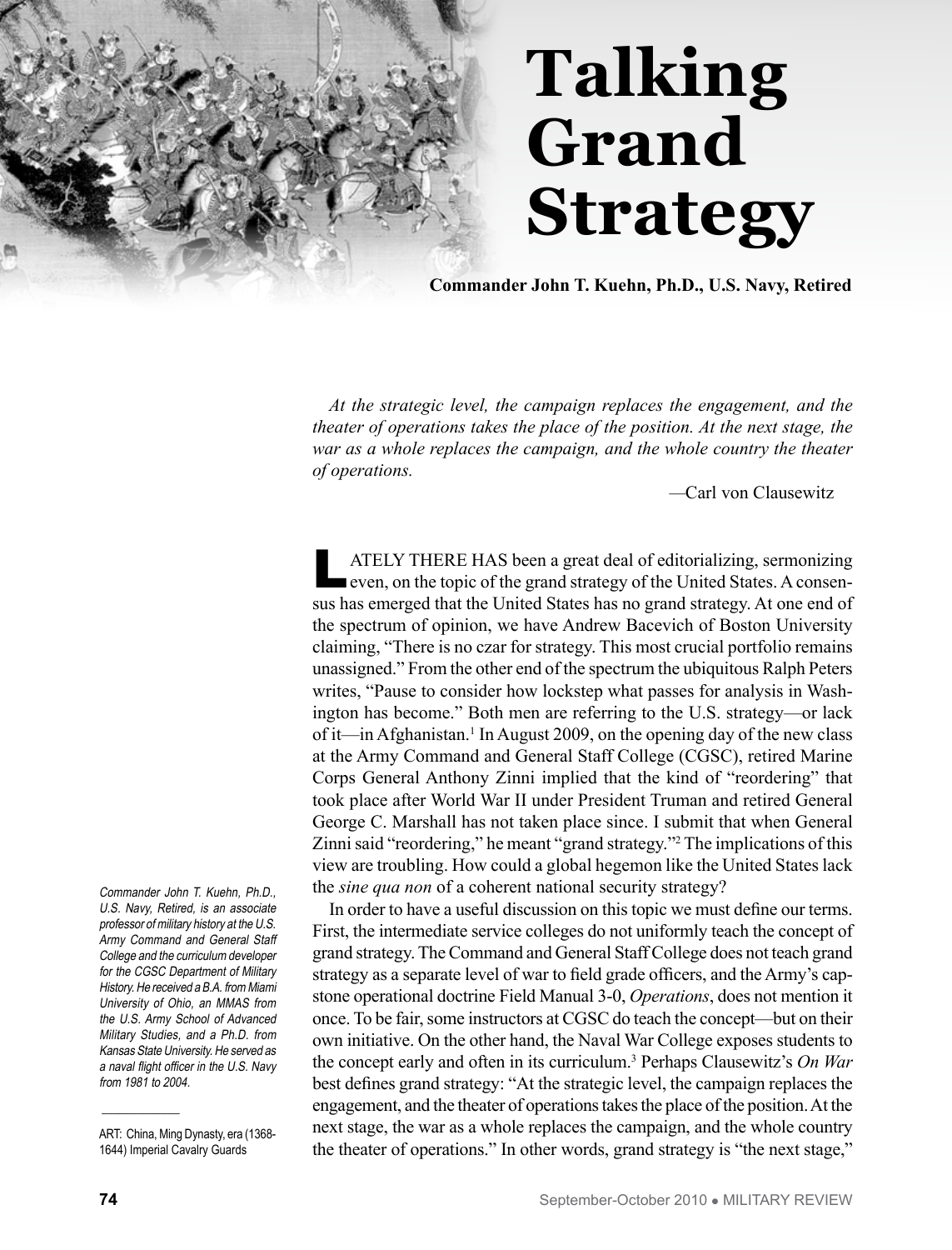

**The historic Potsdam Conference, 17 July- 2 August 1945, defined the basic tenets for establishing a peaceful, democratic transition in Germany after World War II. Here, Joseph Stalin, Harry Truman, and Winston Churchill talk informally during a break.** 

which encompasses the strategic considerations for "the whole country."<sup>4</sup>

The uneven approach given to grand strategy in professional military education is but one symptom of a larger American problem at this level of war. However, it is not the only problem. There are historical precedents for a situation where a hegemonic or imperial power lacked a coherent grand strategy beyond simply "staying on top." For example, classical scholars are still debating whether Rome and ancient China really had grand strategies understood as such by their ruling elites.<sup>5</sup> There have been a surprising number of recent books on the topic of grand strategy in the United States, but one suspects that the audiences reading them are limited.<sup>6</sup> There is also the issue of strategic culture, a sometimes nefarious term with many definitions. I define strategic culture

as a set of predisposed strategic tendencies. Such tendencies do not necessarily equate to a coherent grand strategy.7 The United States has had a strategic culture, but no grand strategy, for at least the current and previous three U.S. presidential administrations, perhaps more, if critics like Andrew Bacevich are right.

*The United States has had a strategic culture, but no grand strategy, for at least the current and previous three U.S. presidential administrations, perhaps more…*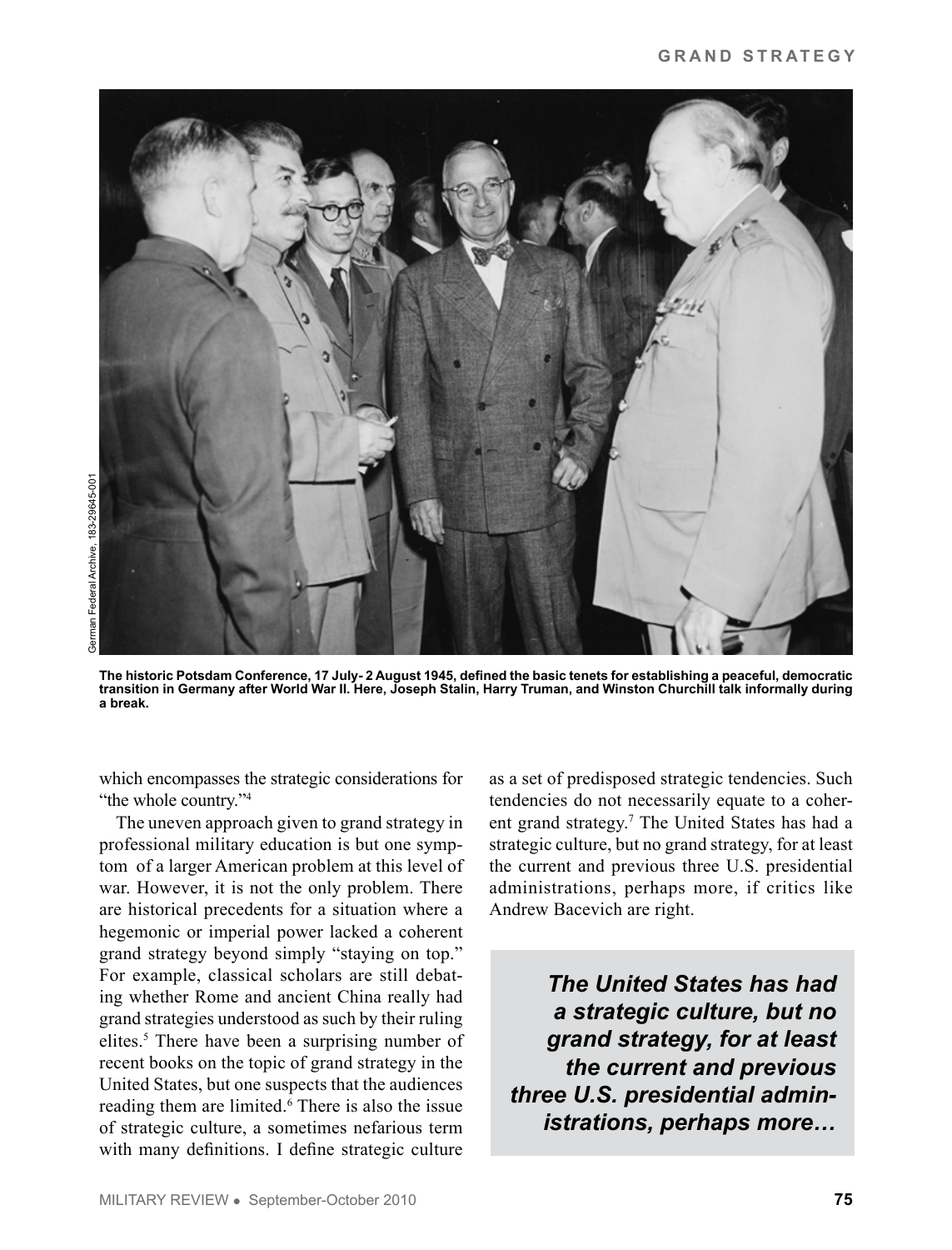A good place to start looking for a coherent grand strategy is in the Constitution of the United States, from which we can extrapolate a coherent grand strategy. Although the framers of that document could not foresee the elements of national power that the United States began to wield in the 20th century, they probably always believed in the potential of the latent power their system of government promised. They were men who believed that ideas mattered and that an attractive system of democratic and republican government could wield a unique power of its own when yoked to the rich resources of North America. The goals for a uniquely American grand strategy are not the subject of a guessing game and never have been. The Preamble to the Constitution explicitly lists them: "establish Justice, insure domestic Tranquility, provide for the common defense, promote the general Welfare, and secure the Blessings of Liberty to ourselves and our Posterity."<sup>8</sup> The writers of the Preamble had the long view in mind in claiming these goals for their "Posterity"—us. Additionally, the body of the Constitution implies the means to attain these lofty goals. The cultural means might be the entire document itself, a model of checks and balances using a "holy trinity" of executive, legislative, and judicial branches competing with and balancing each other. A wide spectrum of polities throughout the modern world reflects this system. The message, still in doubt at the time of the framing, was "Our system works, try it."

A Brazilian army officer attending CGSC presented a "Know Your World" briefing on his country to the students, their families, and interested local residents of the Leavenworth area. His political discussion provided parallels to the U.S. model: three branches of government, bicameral legislature, civilian control of the military, and even a capital created out of the wilderness and given its own political status as a separate province.<sup>9</sup> The way to become exceptional was to adopt the American political model. This is an example of cultural power, one element of grand strategy.

However, this model cannot be divorced from its historical and geographical contexts. These contexts lead to other elements in the Constitution's grand strategy—no longer well understood—and explain why the United States does not currently have a grand strategy. Simply put, Americans do not understand geography and history, and their educational system reflects this.10 This was not always the case. The founders understood the natural defense power that their geographic situation promised. Accordingly, they mandated the establishment and maintenance of a Navy to take advantage of the fact that the Atlantic and Pacific Oceans protected their "New Jerusalem." The issue of homeland defense was simply a matter of geography and having enough barriers (through either coastal forts or a fleet) as an insurance policy. As George Washington famously said, "Without a decisive naval force, we can do nothing definitive, and with it, everything honorable and glorious."<sup>11</sup>

On land, it was a different story. Here the historical context came from America's British heritage as much as it did from Enlightenment-era philosophy. Britons' experience with the semi-dictatorship of Oliver Cromwell and the later Glorious Revolution that deposed James II gave them and their colonial cousins a deep mistrust of military strongmen and standing armies. Further, the experience of the French and Indian Wars and the American Revolution created a myth about the efficacy of the militia. Thus, the Constitution enshrined the concept of the citizen soldier in the Second Amendment, while at the same time limiting the ability to create a standing Army in article I, section 8, paragraph 12 of the same document. The same section also contained the Navy establishment clause as well as the provision for trade warfare at sea in paragraph 11.12 Over time, the grand strategy came to encompass military nonintervention outside the Western Hemisphere, free trade access to whatever markets Americans desired, and the right to act as the hemispheric hegemon. These last two components are known as the Monroe Doctrine and the Open Door Policy, respectively.<sup>13</sup> The attainment of a contiguous landmass from sea to shining sea completed the defensive geographical requirement needed by this strategy with a sort of buffer zone in the southwest along the Rio Grande. This was the American grand strategy, constitutionally based, for almost 150 years—although the geographical land component came after the war with Mexico.

The strategy changed in response to the implosion of European-led Western civilization during the first half of the 20th century. The United States made an effort after 1919 to return to its original grand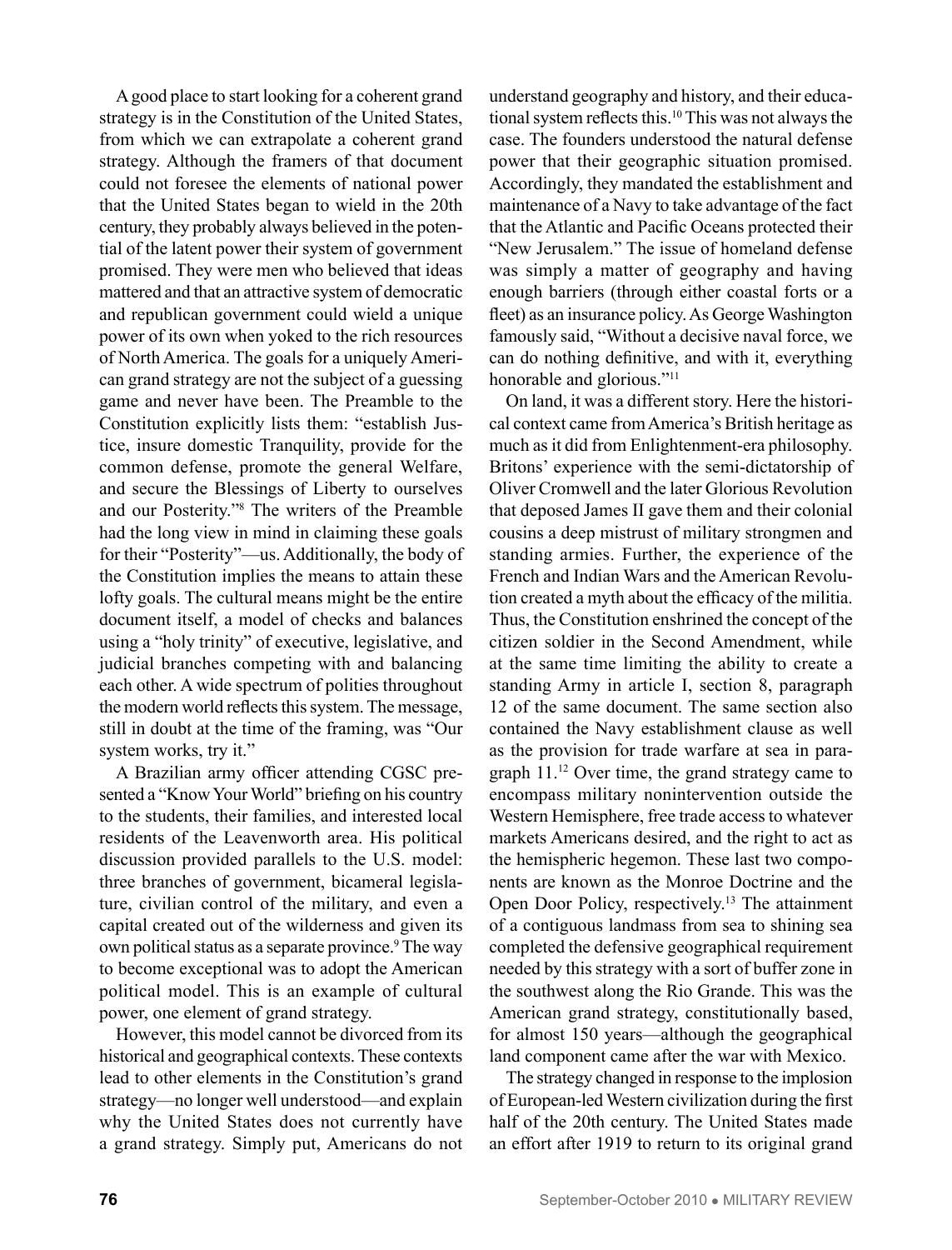

**U.S. Army GEN David H. Petraeus, commander, International Security Assistance Force, confers with LTC David Oclander, commander of the 82d Airborne Division's, 1-504th Parachute Infantry Regiment, 9 July 2010, in Kandahar, Afghanistan.** 

strategy, but the outbreak of an even more destructive and dangerous world war in 1939 spelled doom for this effort. Competing fascist, militarist, and totalitarian ideologies culturally threatened the U.S. strategy and physically threatened the eastern shore of its oceanic moat. Meanwhile, the Japanese attacked the Open Door trade component and the Pacific moat in 1941. Once the U.S. got involved in the general war raging across the globe, American political leaders now had the force of public opinion behind them (and no Great Depression to restrain them) to replace the old grand strategy with a more internationalist one. Even so, the United States might have reverted to its baseline grand strategy after World War II had it not been for the ideological, cultural, national security, and economic threats posed by the Soviet Union and the spread of communism after the collapse of European colonialism across the globe. A grand strategy focused on a specific threat outside the hemisphere and, within the context of a balance of nuclear power, replaced the more generic grand strategy practiced previously. The ends, catalogued in the Constitution's preamble, had not changed. The means (economic power, nuclear power, and air power) had. So, too, had the ways—containment and deterrence.<sup>14</sup>

The end of the Cold War should have occasioned a review of the grand strategy. Modern Americans tend to do well at achieving short-term goals, but not so well with mid- and long-term ones. The failure to revise U.S. grand strategy after the Cold War demonstrates this. It is high time to revise our grand strategy, and sooner rather than later.

The problem seems to be that the challenges of the present prevent us from moving ahead to align the grand strategy of the United States to current global realities and trends. The beautiful thing about a grand strategy is that it need not be any longer than the preamble of the Constitution—that word length is about right. I would submit that there is not much work to do to adopt a new grand strategy. Just re-adopt the old one, technologically updated of course and with a strong, but smaller, military establishment capable of defending our air,

*The end of the Cold War should have occasioned a review of the grand strategy.*